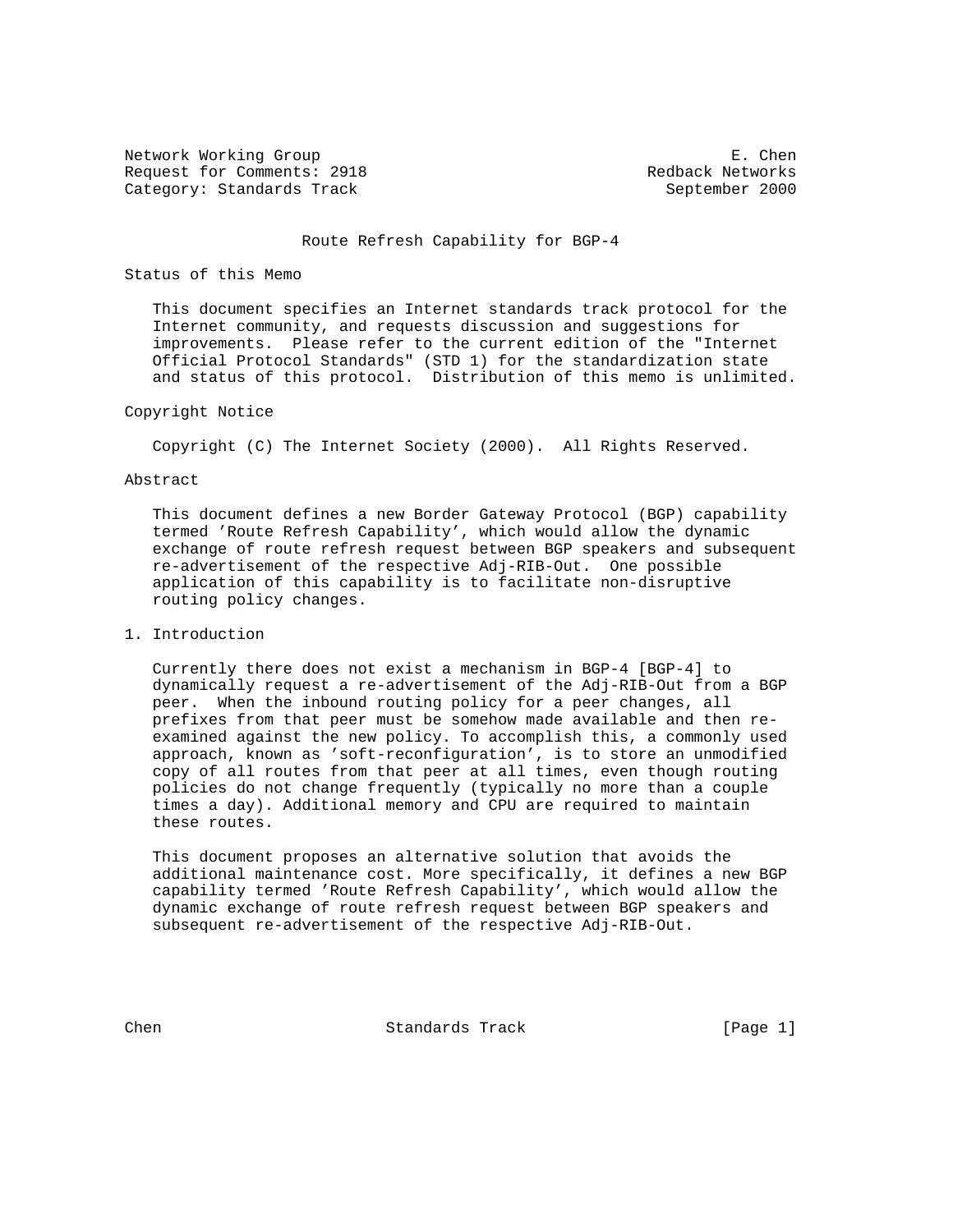- 
- 2. Route Refresh Capability

 To advertise the Route Refresh Capability to a peer, a BGP speaker uses BGP Capabilities Advertisement [BGP-CAP]. This capability is advertised using the Capability code 2 and Capability length 0.

 By advertising the Route Refresh Capability to a peer, a BGP speaker conveys to the peer that the speaker is capable of receiving and properly handling the ROUTE-REFRESH message (as defined in Section 3) from the peer.

3. Route-REFRESH Message

 The ROUTE-REFRESH message is a new BGP message type defined as follows:

Type: 5 - ROUTE-REFRESH

Message Format: One <AFI, SAFI> encoded as

|  | 0 7 15 23 31                      |  |
|--|-----------------------------------|--|
|  | +-------+-------+-------+-------+ |  |
|  | AFI   Res.   SAFI                 |  |
|  | +-------+-------+-------+-------  |  |

 The meaning, use and encoding of this <AFI, SAFI> field is the same as defined in [BGP-MP, sect. 7]. More specifically,

AFI - Address Family Identifier (16 bit).

 Res. - Reserved (8 bit) field. Should be set to 0 by the sender and ignored by the receiver.

SAFI - Subsequent Address Family Identifier (8 bit).

# 4. Operation

 A BGP speaker that is willing to receive the ROUTE-REFRESH message from its peer should advertise the Route Refresh Capability to the peer using BGP Capabilities advertisement [BGP-CAP].

 A BGP speaker may send a ROUTE-REFRESH message to its peer only if it has received the Route Refresh Capability from its peer. The <AFI, SAFI> carried in such a message should be one of the <AFI, SAFI> that the peer has advertised to the speaker at the session establishment time via capability advertisement.

Chen Standards Track [Page 2]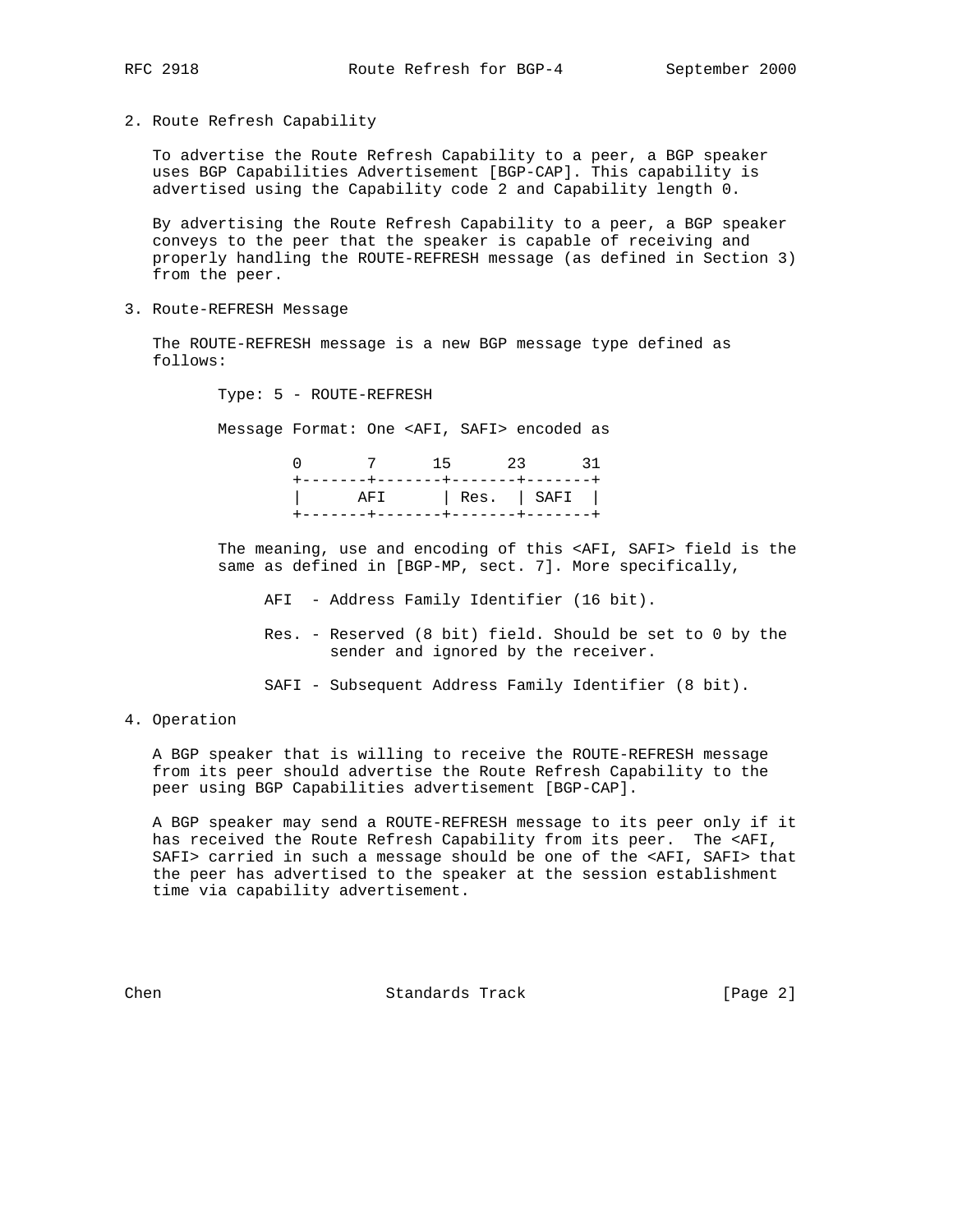If a BGP speaker receives from its peer a ROUTE-REFRESH message with the <AFI, SAFI> that the speaker didn't advertise to the peer at the session establishment time via capability advertisement, the speaker shall ignore such a message. Otherwise, the BGP speaker shall re advertise to that peer the Adj-RIB-Out of the <AFI, SAFI> carried in the message, based on its outbound route filtering policy.

5. Security Considerations

This extension to BGP does not change the underlying security issues.

6. Acknowledgments

 The concept of Route Refresh proposed is similar to the one used in IDRP.

 The author would like to thank Yakov Rekhter, Ravi Chandra, Srihari Ramachandra and Bruce Cole for their review and comments.

- 7. References
	- [BGP-4] Rekhter, Y. and T. Li, "A Border Gateway Protocol 4 (BGP- 4)", RFC 1771, March 1995.
	- [BGP-MP] Bates, T., Chandra, R., Katz, D. and Y. Rekhter, "Multiprotocol Extensions for BGP-4", RFC 2858, June 2000.
	- [BGP-CAP] Chandra, R. and J. Scudder, "Capabilities Advertisement with BGP-4", RFC 2842, May 2000.
- 8. Author's Address

 Enke Chen Redback Networks Inc. 350 Holger Way San Jose, CA 95134

EMail: enke@redback.com

Chen Standards Track [Page 3]